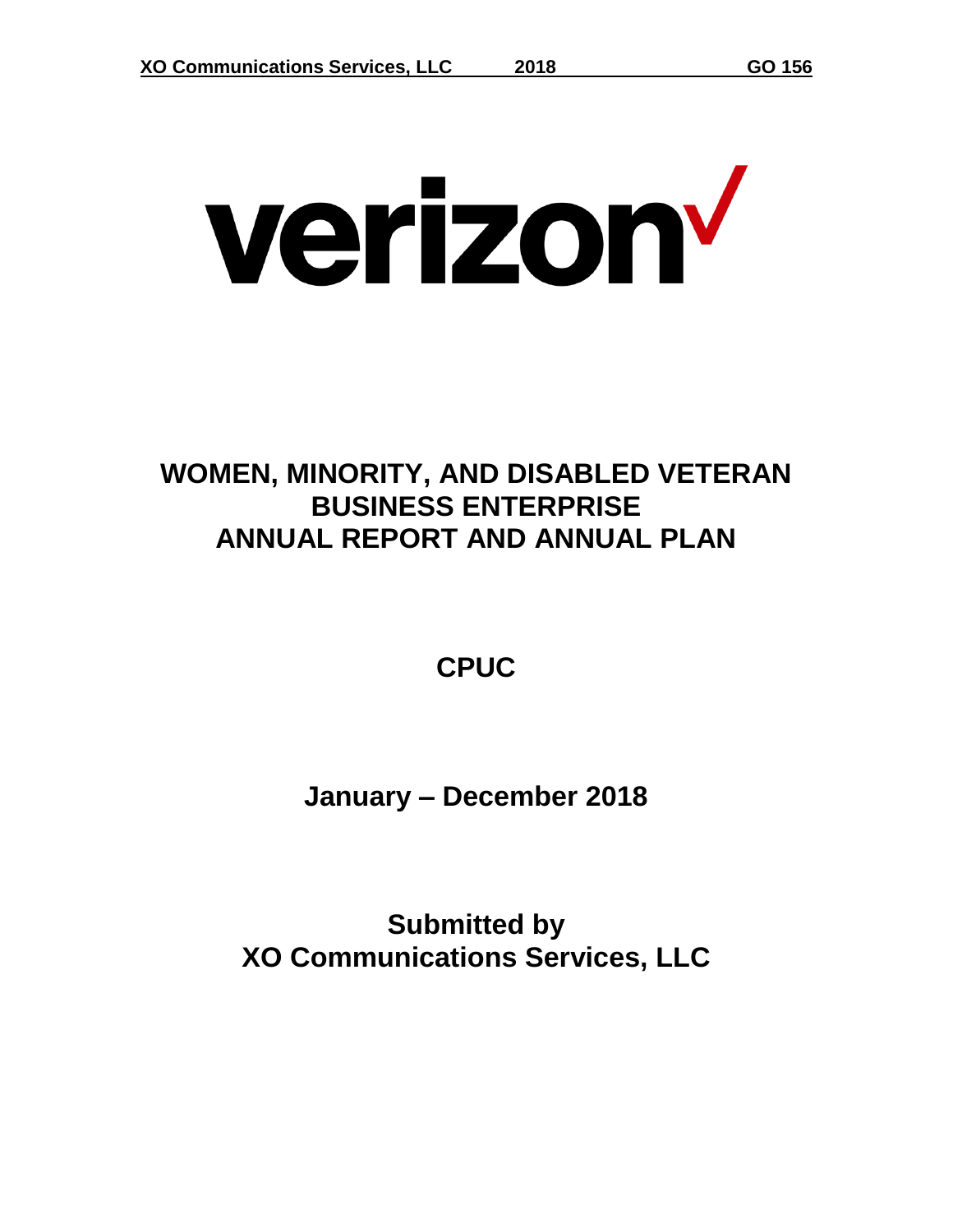#### **Report Summary**

XO Communications Services, LLC (U-5558-C) is a wholly-owned subsidiary of MCI Communications Services, Inc. (d.b.a Verizon Business Services) and submits its 2018 Annual Report and Annual Plan in compliance with GO 156, Sections 9 and 10. Section 9 of the California Public Utilities Commission's (CPUC) General Order 156 requires utilities to file an annual report discussing ten topics. Section 10 of GO 156 requires utilities to discuss its plans to increase the following reporting year's expenditures.

Verizon understands that in order to deliver solutions and outcomes that meet the needs of a multicultural world we must include diverse suppliers in our value chain. Diverse suppliers provide agility and competitive solutions that help us connect with customers in new and innovative ways in an ever-evolving marketplace and they also contribute to the economic impact of diverse communities.

Verizon consolidated its supplier diversity organization at the corporate level for increased efficiency and service. The detailed reporting required by GO 156 Section 9 submitted by Verizon Wireless represents that consolidated initiative; therefore, documentation in Verizon Wireless' report addresses the activities and accomplishments of 2018 and the Annual Plan for 2019 for Verizon Business Services and will not be repeated here.